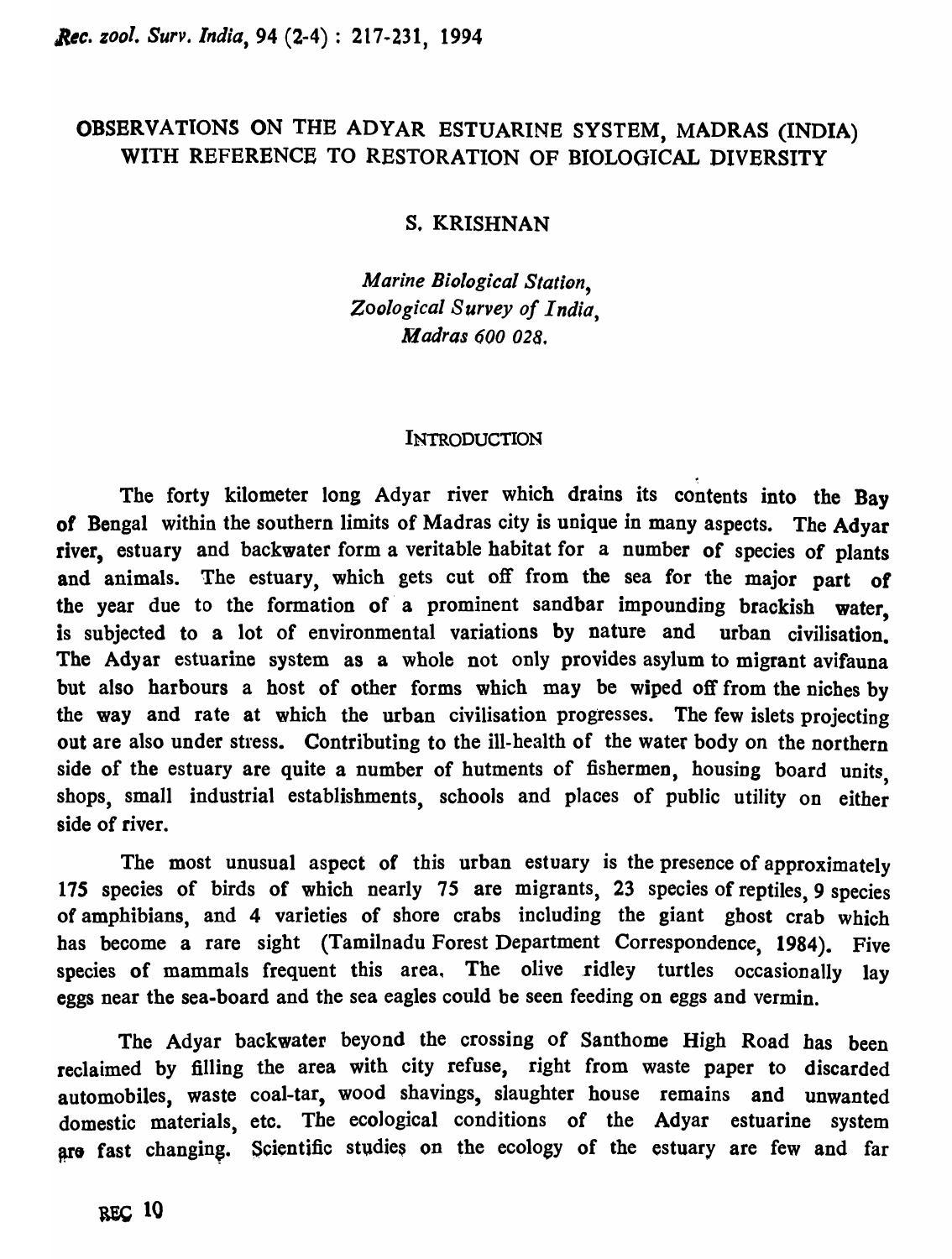between (Panikkar & Aiyer, 1937; Chacko & Ganapathi, 1949 ; Chacko *et a1.,* 1954 ; Verma & Reddy, 1959; Sornavel, 1978; Anonymous, 1982; Nammalwar, 1984). Hence it becomes necessary at this stage a comprehensive study to find out the extent of alteration in the physicochemical and biological aspects in the last five decades and to suggest remedial measures to stall the rot and to restore optimal conditons for sustained living.

## MATERIALS AND METHODS

Extensive study on the hydrological conditions and faunistics has been conducted by this station for over a decade. This has been supplemented by analysis of physicochemical parameters of water and sediments by the DOEn Pollution project from 1983 to 1986. Faunistic and floristic data enumerated by various agencies including Madras Naturalist's Society and the Tamilnadu Forest Department have been analysed. Hydro-biological readings consisting of phyto- and zooconstituents of plankton have been taken at irregular intervals for a period of five years from 1986 to 1991. Hydrological parameters have been worked out on . a Hach-Europe water analysis kit. BOD and COD were found out according to standard methods. The distribution of heavy metals in brackish water biota and sediments has been analysed on IL 480 AAS. The species distribution and identification have been worked out and cross-checked with the available literature (Jones, 1937; Panikkar & Aiyer, 1937; Chacko & Subramaniam, 1947; Chacko *et al.*, 1954; Krishnamoorthy, 1963 , Evangeline, 1967 ; Chacko, 1969 ; Srinivasan & Raghunathan, 1981; Nammalwar, *et al.* 1991).

# DESCRIPTION OF THE AREA

The Adyar estuary is located within the South Madras urban limit  $(13^{\circ}4'N$  and  $80^{\circ}$ 17'E). The Adyar river in its northern course flows into the backwater of about two square kilometer area (Map 1). Geologically, Adyar estuary has the sandy soil characteristics of the Coromandel coast. Most of the topographic conditions have changed during the last sixty years. The Elphinstone Bridge has been replaced by another 20 mts. west of it. Quibble island in the Adyar estuary is a misnomer presently as the isolating water masses have been filled with sand and clay. The tail-end of Adyar backwater has been filled and land reclaimed. The mud flats and sandy islets remain exposed except during the north-east and south-west monsoon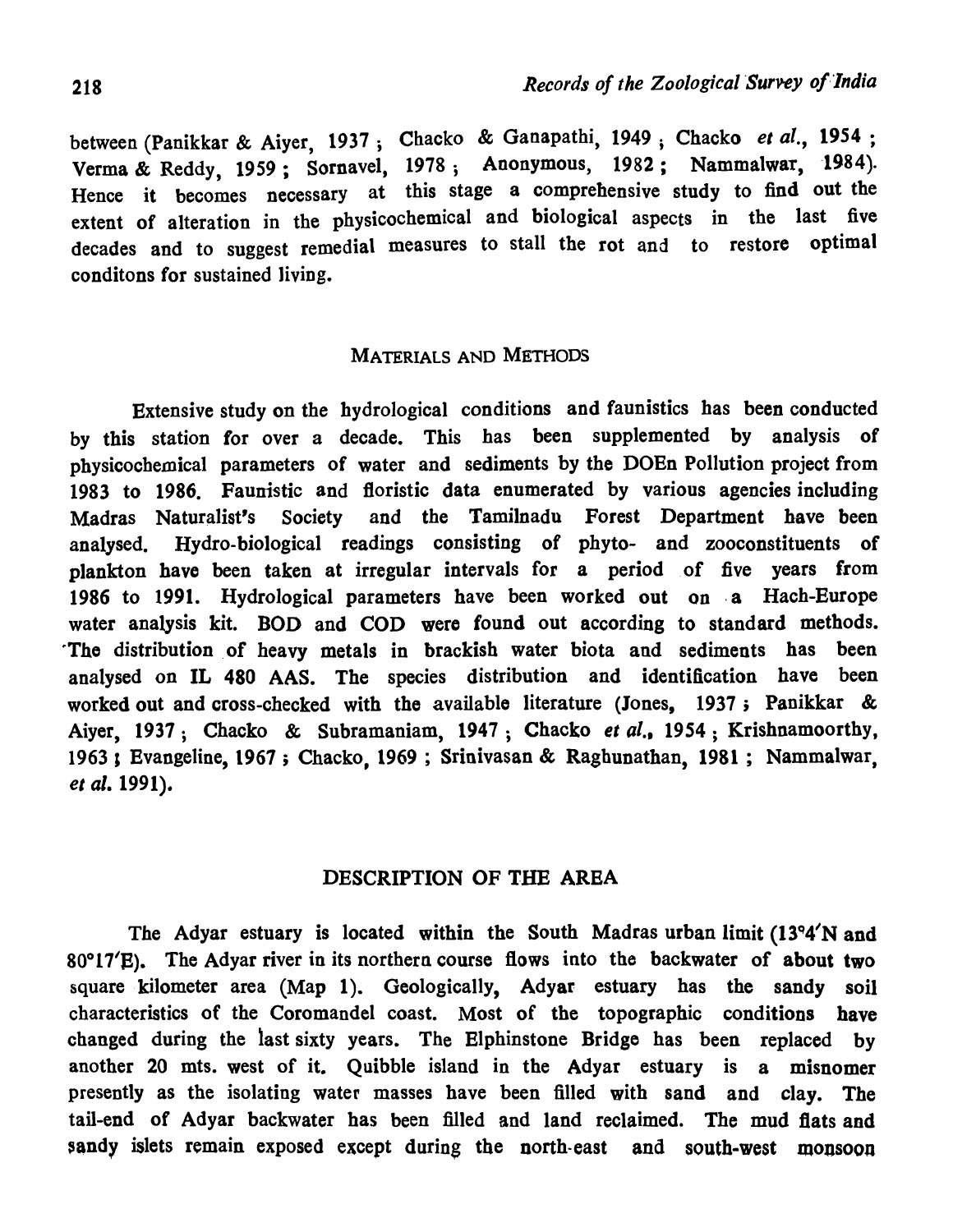regimes. For many years the monsoons were a failure and the river has been reduced to a languid line of water of sewage and sullage. Brackish water conditions are felt up to four kilometers in the river from the sea-board. The whole backwater's edge is muddy with inclines of clay up to the sides of Quibble island cemetery. The entire eastern sea-board of Adyar estuary is sandy. The sand bar raised by



Map 1. Adyar estuarine system.

breakers cuts off the river from the sea for major part of the year excluding monsoon period, if any, and when the authorities manually remove the sand to open the river mouth. During the last decade, for many years, both the summer and winter monsoons have failed virtually impounding the brackish water of this estuary in lentic state.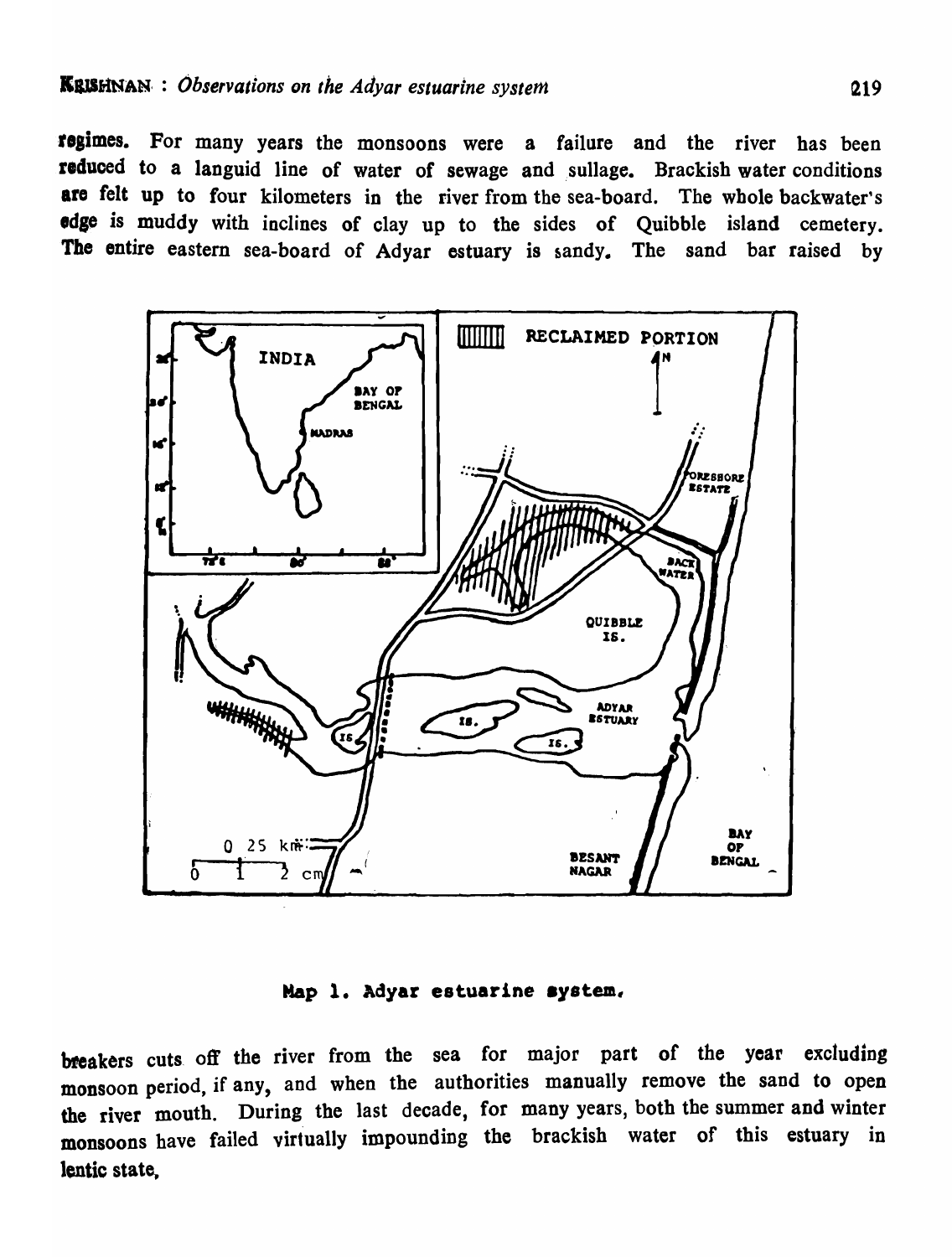## HYDROLOGICAL FEATURES

The various hydrological parameters analysed during 1985-86 are presented in Table 1. Some of these parameters for Adyar estuary studied by earlier authors are given in Table 2 for comparison.

*Temperature:* In the Adyar estuary, surface water temperature fluctuated between 24.2°C (Oct. 1986) and 32°C (Jun. 1985) whereas the maxima and minima in backwater were at the lower level. Scrutiny of previous and present data pertaining to surface temperature of water in the Adyar estuary leads one to deceptively feel that there is a remarkable increase by more than *SoC* over a *SO* years' time in the middle zone. As Adyar river is too shallow and at the estuarine zone the maximum depth known is less than 2.5 meters excepting for a few days during monsoons. the surface water temperature has to be more or less in conformity with the atmospheric temperature. It is true that the atmospheric temperature has gone up even to 41°C on a few occasions during the past decade and such increase will be reflected by water temperature.

*Salinity*: Salinity of this brackish water body ranged from **3**<sup>0</sup> ppt (Nov. 85) to 32'0 (Apr. 86). The lowest salinity mark of the past sixty years occurred in November 1985 due to heavy rains (1017'4 mm) and breaching of Adyar river. The peaks of salinity appear to have been more or less constant for the entire period.

*pH:* Water samples collected during 1985-86 indicated alkaline nature (pH  $7.32$  in Sep. 1986 to 9.19 in Mar. 1985 for estuarine water). Comparison of pH values leads us to believe that the pH range has remained similar over the half-century with the exceptional acidic pH 6'5 during January 1979 reported by Nammalwar (1984).

*Dissolved Oxygen*: The dissolved oxygen levels were at a minimum of 2.3 ml  $1<sup>-1</sup>$  in Oct. 1985 and maximum of 6.8 ml  $1<sup>-1</sup>$  in April 1986. This is exactly in reverse with the observatons of Chacko *et al.* (1954). There is every possibility that the reversed trend is due to heavy organic and inorganic contaminaton after the rainfall which opens up drainages and the effluent discharge systems directly into the river, Coincident during October-December is the mass fish-kill almost every year in the last decade (Nammalwar, 1984).

*Suspended matter:* The water samples were always turbid with more suspended matter during the study period whatever the season be. The lowest record of suspended matter is in February 1986 (106 mg  $1<sup>-1</sup>$ ) and maximum in July 1986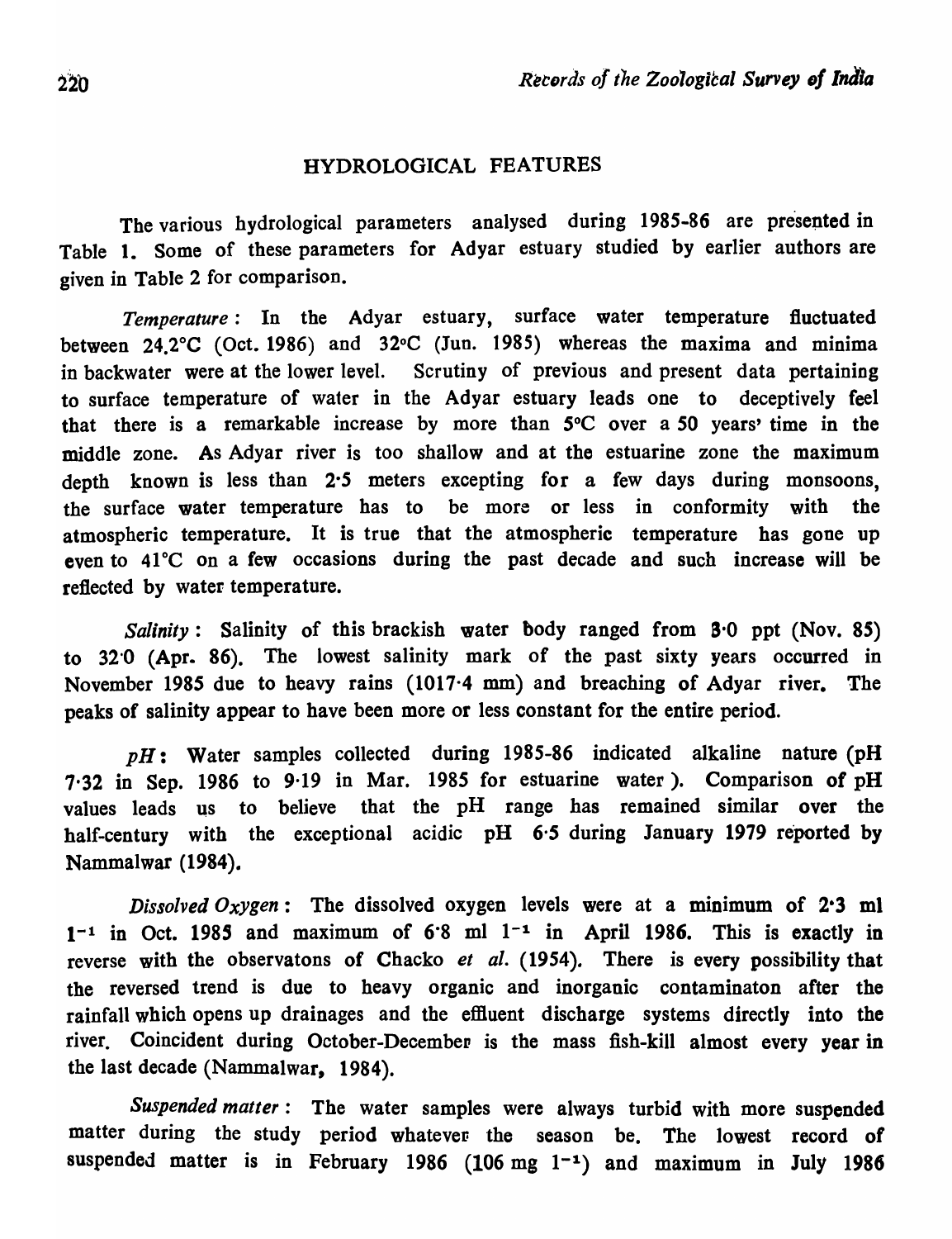(939 mg  $1^{-1}$ ) in the estuary while the range was more in the backwater 141 mg  $1^{-1}$ (Jan. 1916) to 1948 mg  $1<sup>-1</sup>$  (July 1986).

*Phosphates:* In 1985 dissolved phosphate level rose from BDL in February to 10.348 mg  $1^{-1}$  in September. Interestingly, in 1986 the peak was at 79.716 mg  $1^{-1}$ . in April, the reason for such an elevated level is obvious. The only level recorded in February 1949 was at  $0.072$  mg  $1<sup>-1</sup>$  (Chacko and Ganapathi, 1949).

*Nitrates*: In the Adyar estuary, nitrate levels fluctuated from BDL in October 1985 to 2.475 mg  $1^{-1}$  in April 1986 whereas the level of 0.041 mg  $1^{-1}$  in August 1985 rose to 7.425 mg  $1^{-1}$  in February 1986 only to fall to BDL in Nov. 1986 in the Adyar backwater. Considering the nature of the water body one can surmise that the levels were quite reasonable.

*BOD and GOD:* In 1986, the Adyar backwaters registered a nine fold increase in BOD level  $(94.0 \text{ mg } 1^{-1}$  in August) whereas in the estuary a three-fold increase (54'0 in August) only was perceptible. COD in both the water bodies have been erratic and no acceptable correlation could be made out. The DO, BOD and COD levels were always comparable and explained the physical status of the water body synchronising with temperature, salinity, and pH.

*productivity;* Productivity rate was higher in the lentic backwaters (up to 23.4 mg  $C$  1<sup>-1</sup>) whereas it remained lower and comparatively stable in the Adyar estuary.

## **BIODIVERSITY**

The Adyar estuarine system is known for its biological diversity in general and for its nesting and migrating avifauna in particular, for which it is declared as a protected area. Our observations from 1986 to 1991 and analysis are discussed below.

To avoid voluminous repetition of data, we refrain from giving the complete list of flora and fauna.

*Floristics:* The Adyar estuarine system holds quantitatively and qualitatively poor vegetation. The macrofiora, of the shore line mainly consists of *Phoenix* sp., *Prosopis* sp., *Tephrosia* sP., *Indigopia* sp., *Acacia* sp., *Casuarina* sp., and crotons. Marsh plants like *Avicennia* sp. and *Sueda* sp. also occur. The once luxurient growth of algal beds consisting of *Enteromorpha* sp. and *Ohaetomorpha* sp. have become sporadic. The fresh water forms, viz. *Spirogyra* sp. and *Ceratophyllum* sp.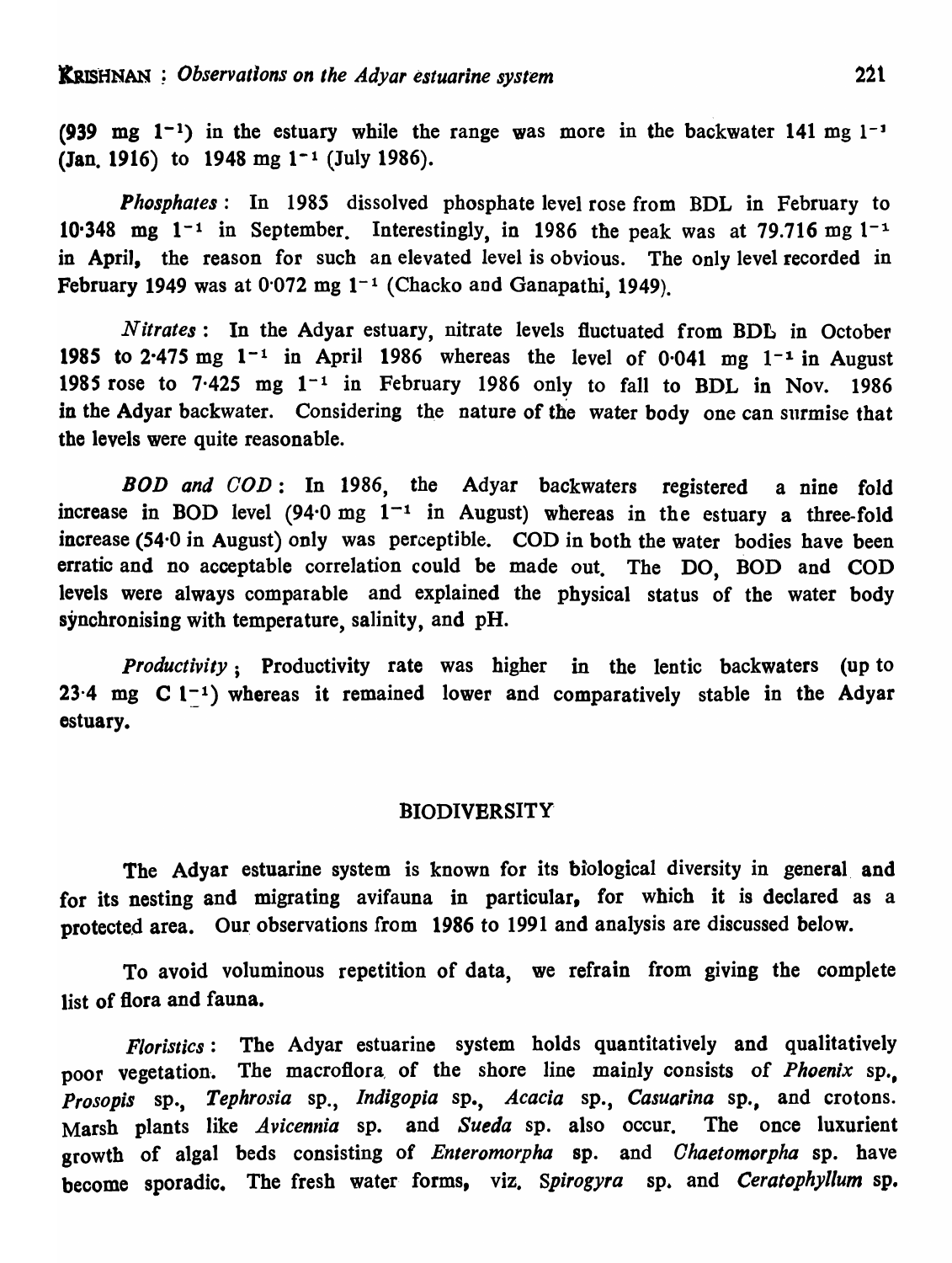have also dwindled. In the last five decades, the greener aspects of the Adyar estuary and backwater have not only been greatly reduced, the species composition also has come down drastically.

The phytoplankton blooms have always resulted in reduction of the holding capacity by anoxic conditions prevailing in nights. Emanation of  $H<sub>2</sub>S$  on a few occasions during the last decade could be easily noticed by the sudden blackening of silver utensils in the houses located around the estuary.

Adyar estuary is very rich in phytoplankton, which reportedly consists of at least 28 species belonging to diatoms, dinoflagellates and algae. Amongst them *Coscinodiscus* sp., *Asterionella* sp., *Thalasiothrix* sp" *Pleurosigma* sp., *Gyrosigma* sp., *Chaeloceros* sp., *Ceratium* sp. and *Fragilaria* sp. dominated the scene near the sea-board while *Anabaena* sp. and *Oscilatoria* sp. were found more in places where fresh water influx is noticed. During the period of observation in most cases the phytoplankton blooms were dominated by *Nitzschia* sp. and *Pleurosigma* sp.

*Faunistics:* The animal population of this estuarine system is represented by members of all phyla of the Animal Kingdom except Echinodermata. The surface water zooplankton samples were dominated by Copepods like Oithona brevicornis, *Oithona rigida, Microsetella sp. Macrosetella sp., Pseudodiaptomus sp., Acartia sp.* and the rotifer *Brachionus rubens* and *B. plicatilis.* Veliger larvae, penaeid prawn larvae and larval forms of some fishes mainly mullets are also found in the samples. But the species composition is relatively poor.

Among the poriferans, *Spongil/a* sp. occurs near the Elphinstone Bridge. Coelenterates are mainly represented by hydrozoans especially *Campanularia* sp. and *Obelia* sp. near the sand bar while juveniles of Scyphomedusoid jelly fish *Acromitus flagellatus* move into the estuary when sand bar is open. Anthozoan constituents have become rarer and probably restricted to two species as opposed to the observation of seven species by Panikkar and Aiyer (1937).

Phylum Annelida is represented by mostly *Nereis* sp., *Diopatra* sp., *Polydora* sp., Pontodrilus sp., Marphysa gravelyi, and the sabellid *Laonome indica* is of rare occurrence; Serpulids are found on the bases of the broken bridge near sea shore. The polychaetes such as *Onuphis eremita, Glycera embranchiata, Loimia medusa, Marphysa*  gravelyi~ *Diopatra variabilis* and *Clymene insecta* reported by Krishnamoorthi (1963) and *Lumbriconeries* sp., *Prionospio cirri/era* reported by Panikkar and Aiyer (1937) to be present in abundance in this water body have become scarce at present with the lone exception of *M arphysa gravelyi.* 

Phylum Atthropoda has major representatives quantitatively and qualitatively in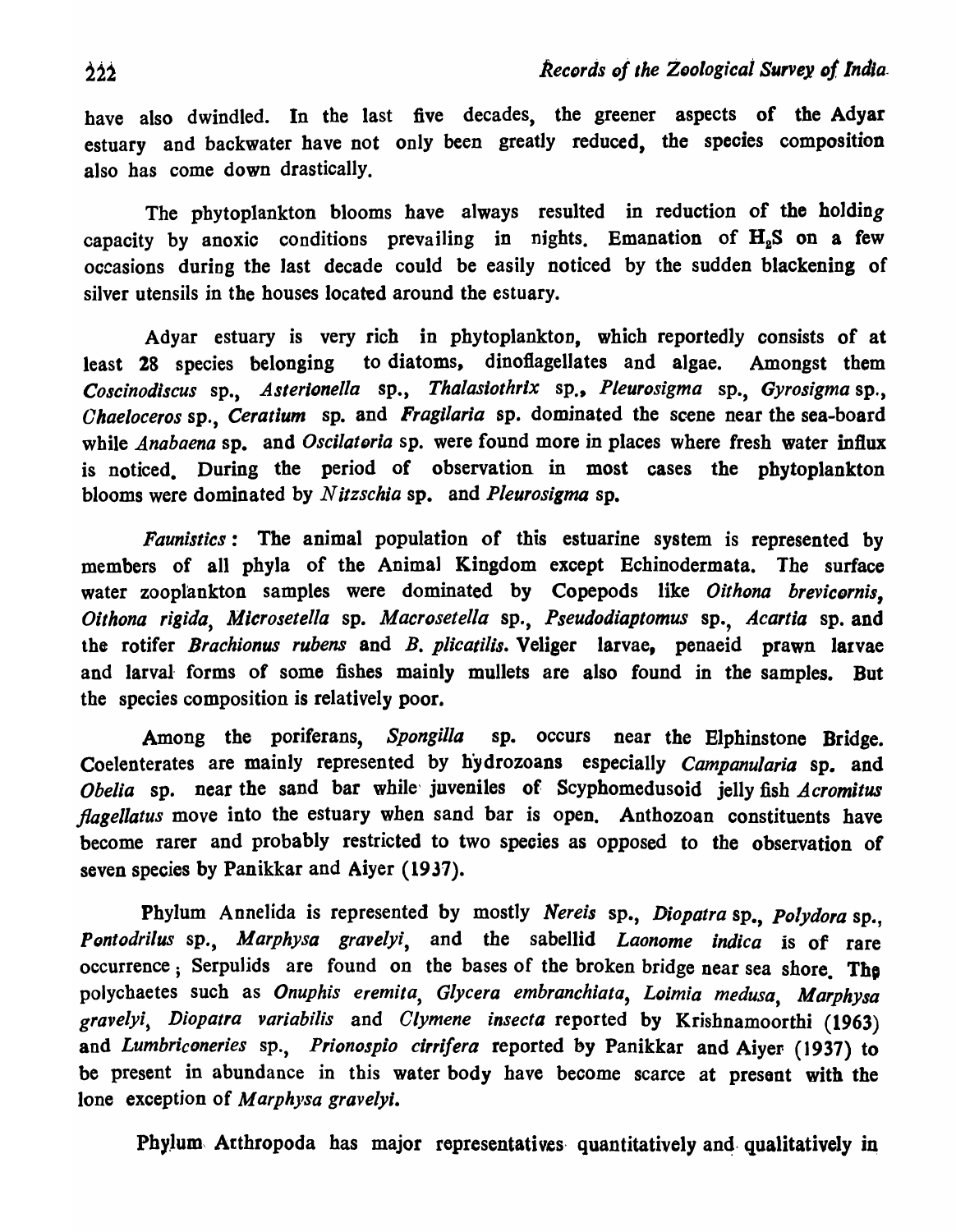water, sediments and on shore-line both in the estuary and backwater. The clayey and muddy areas of backwater which have high humus content hold large sympatric populations of *Uca lactea annulipes* and *Uca triangularis bengali*. Pelagic crabs Scylla serrata, Portunus pelagicus and Portunus sanguinolentus, other crabs such as *OcypDda macro cera, Ocypoda cardimana, Sesarma* sp., *Metaplax* sp., *Grapsus* sp, *Matula* sp., *Philyra* sp., and prawn like *Palaemon* sp., *Penaeus* sp., *Metapenaeus* sp., *Alpneus* sp. occur in good number. Other arthropods, for example, *Ligia* sp. *Leander*  sp., *Emerita* sp., *Diogenus* sp., and *Clibanarius clibanarius* are also common. Foraging activities, agonistic tendencies and migratory behaviour of the fiddler crabs are noteworthy (Krishnan, 1986).

Phylum Mollusca is also fairly represented and the oyster *Oslrea madraaensis*  occurs on rocky substrate where water carries heavy organic contamination. Aplysids have become rarer. The commoner species of *Arca*, *Meretrix*, *Donax*, *Perna* etc. occur always on either banks of the river near the place of confluence. Gastropod juveniles occur at all the stations from where samples have been collected. At least four species of gastropods thrive in this area. *Littorina littorea* could be seen only on the sea-board.

Among the Chordates, Pisces forms the major component. Out of the eighty species of fishes reported by earlier workers (Panikkar & Aiyer, 1937; Chacko et al., 1954 ; Nammalwar, 1984; Nammalwar *et al.,* 1991) at least 39 have econmic value. However, from the fishery point of view Adyar estuary does not play any pivotal role. Neither the catches are free from contamination nor safely consumable. Introduction of the exotic fish *TUapia mossambica* into the Adyar estuary has not enriched the fishery; moreover, commercial catches are dominated by juveniles. The brackish water fish culture farm of the fishery department also does not contribute to any appreciable extent.

About 175 species of birds (approximately 75 migrants) inoluding the rarer species like Frigate bird, greater and lesser Flamingoes, Oyster catcher Eastern Ringed ployer, Avocet. short-eared owl, collared sand Martin, Orange headed Ground-thrush, Forest wagtail, Eastern Grasshopper warbler, short-toed lark have been sighted in this estuary. Stone curlews, larks, pipits, bee-eaters, king-fishers red wattled and yellow wattled lapwings and others have nesting sites in the islets between the bridge and the sea shore and also at the open meadow on the northern pank.

The faunistic spectrum is further widened by the presence of nine species of frogs and toads, twenty three species 'of reptiles including two species of snakes and five species of mammals,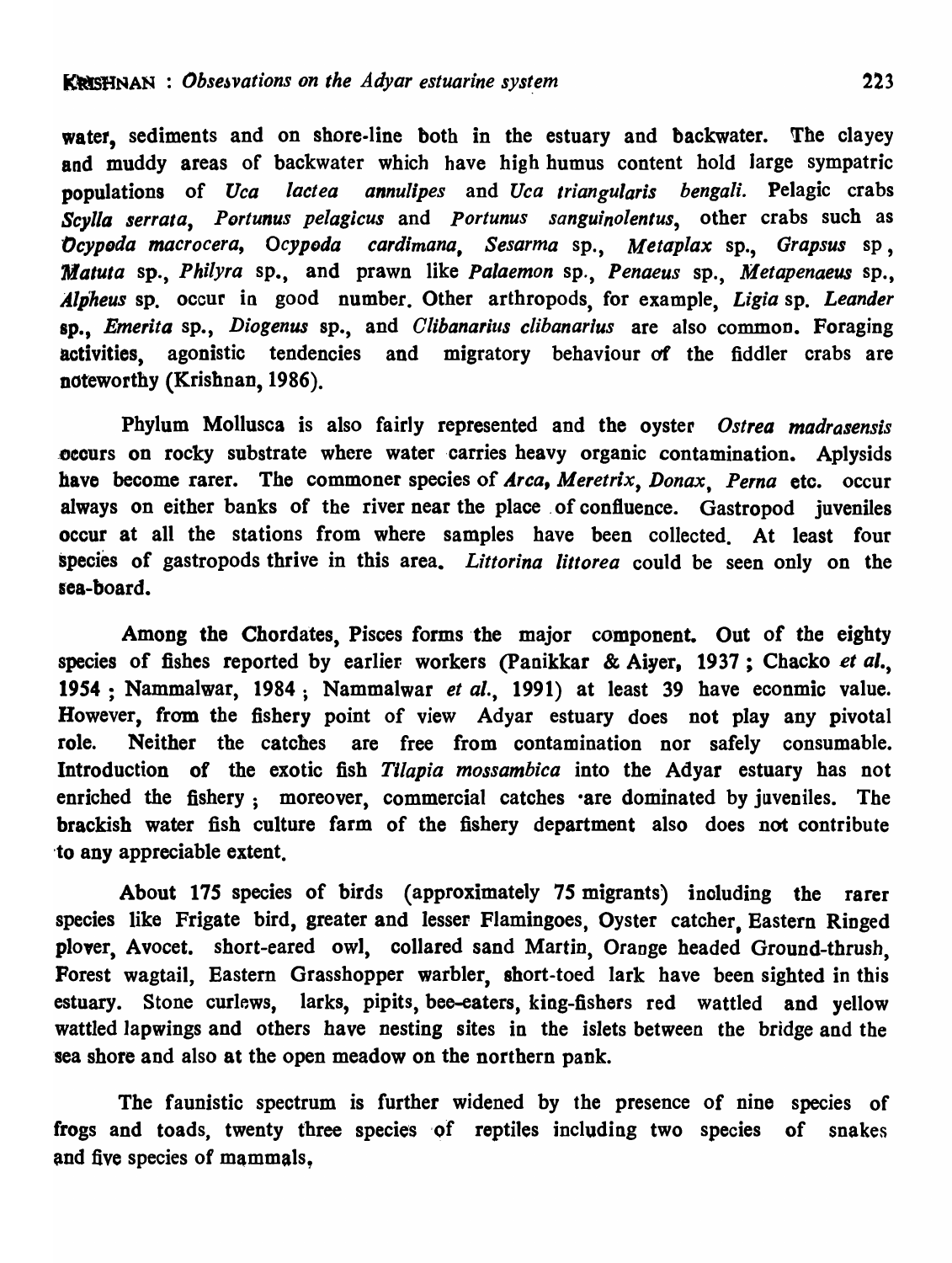## CONTAMINANTS

During the last two decades the Adyar estuary and backwater have been insulted by industrial effluents and untreated sewage enhancing the risk factors considerably. Approximately, 8 million litres of sewage and 0·75 million litres of industrial eflluents are let out into the Adyar estuarine system every day (Sornavel, 1978, Anonymous 1982, Nammalwar, 1984). Heavy metals, organochlorine pesticides and petroleum hydrocarbons have drastically affected the hitherto conducive environment for optimal living. The detergent laden dhobikhana water (laundry effluents), the heavy metal carrying wash waters of paint, electroplating, tanning and chemical industries, sullage from households carrying heavy BOD components and high bacterial count emanating slaughter house remains and public convenience let ofts have altered the composition of water and sediments of this estuary\_

The five major heavy metals (Cd, Cu, Ni, Pb and Zn) analysed from the water and sediments of the estuary and backwater are presented in Table 3. When compared with available data of 1982-83 (Krishnan, 1992) we infer that the concentrations of these heavy metals have gone up in the Adyar estuary within a period of three years as in Table 4 with an exception for lead.

The organochlorinie pesticides found (not quantified) are DDT, Heptachlore and Lindane from water and sediments. The petroleum hydrocarbons (undifferentiated) were noticed in high concentrations during July and November 1986 (246.33 ug  $g^{-1}$  and and 147·15 ug g-1) in water samples from the Adyar estuary.

Total 'coliform and faecal coliform bacterial counts during 1985-86 have consistently been more than 12,000 colonies per 100 ml and 1000 colonies per 100 ml of water respectively in Adyar estuary rendering water unfit for human consumption.

#### RESTORATIVE STRATEGIES

In conclusion, I propose a few strategies for restoring optimal ecological conditions for life to survive and sustain in a healthy way.

1. Adyar estuary and the shore line from Foreshore Estate to Besant Nagar should not be developed for tourism purposes since urbanisation, will lead to enhancement of stress factor.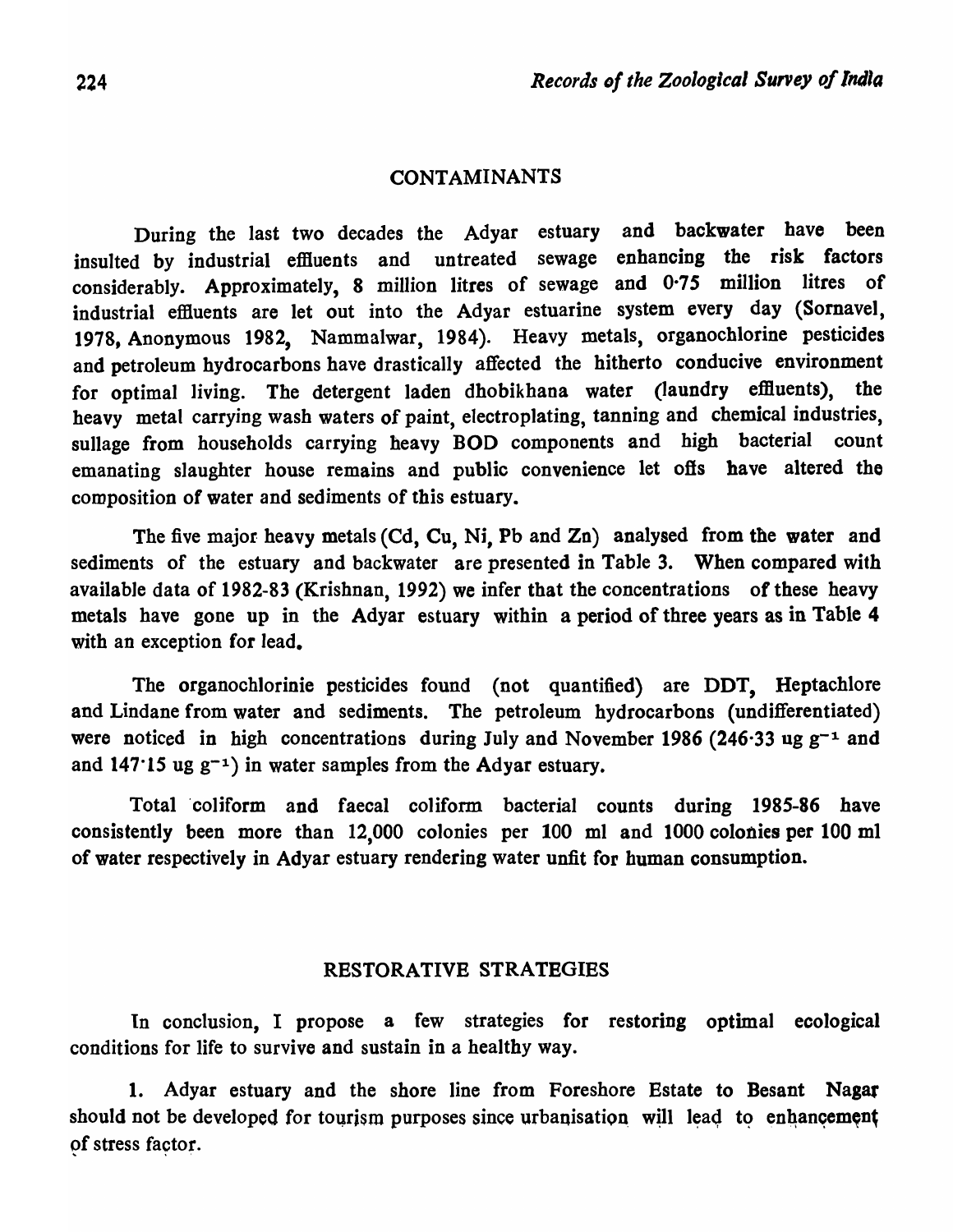2. Simultaneously, people should be prevented from constructing huts and tenaments on either banks of the Adyar river bordering the estuary.

3. Utilisation of the estuary and the backwater for fish culture systems for the reason that the available area is too less and the ecosystem is labile, the cultured fishes also may not be of good quality.

4. Fishing activity should be stopped totally during the period when migratory birds visit and the resident birds breed. During the other seasons indiscriminate fishing of brood stock and juveniles should not be permitted.

*s.* Prevention of pollution of Adyar estuary by meticulous licensing of industries with continuous monitoring of discharged effluents. Letting out of untreated sewage and sullage into the estuary directly should be prohibited.

6. Opening of sand bar and keeping the estuary open to the sea throughout the year will be the prime factor in keeping the estuary healthy, not only from the ecological point of view but also to limit water borne disease spreading from the stagnant pool. Of late, people inhabiting the banks of the Adyar river are reportedly suffering from cholera, amoebic dysentery, diarhoea, filariasis, etc.

7. Planting of suitable shrubs and trees above the high tide mark on the shore line and on the islets should be encouraged from providing asylum to the birds.

8. Introduction of a ban on grazing by domestic animals and deforestration for firewood by local people recommended.

9. Creating an awareness in the minds of local population and educating them on the uniqueness of the Adyar estuary is necessary.

## **SUMMARY**

The Adyar estuarine system, the urban confluence of the Adyar river within the southern limits of Madras city, India, is unique by every measure. During the last six decades the estuary has changed much in content and complexion. Steep alterations in physicochemical and biological conditions have not only resulted in depletion of biota but also disturbed mankind directly. Available literature has been scrutinised and compared with the results of present study on various parameters. Restorative strategies for survival and sustained life in the estuary are suggested.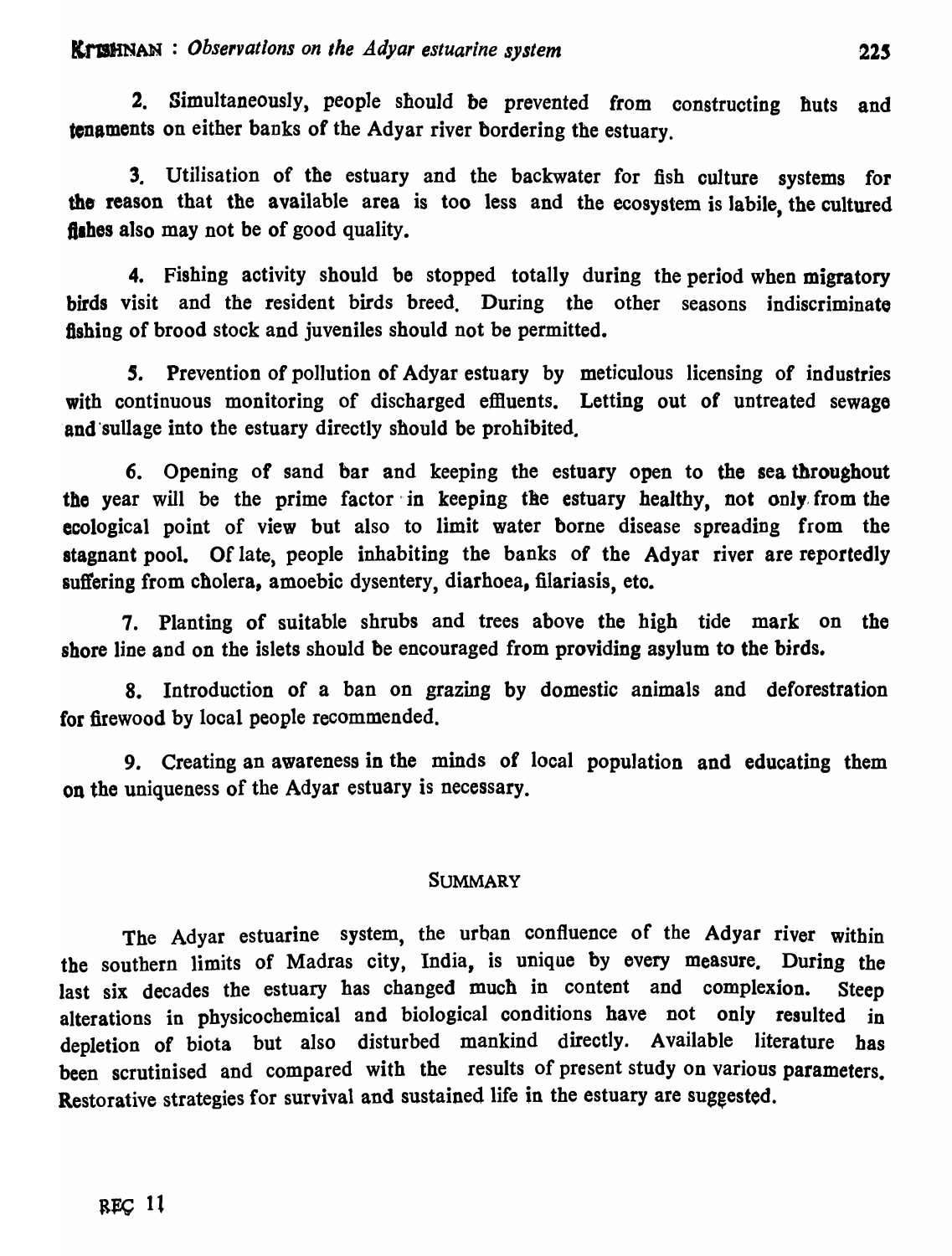#### ACKNOWLEDGEMENTS

The author is thankful to the Director, Zoological Survey of India, Calcutta and the Officer-in-charge, Marine Biological Station, Z.S.I., Madras for permission and facilities, to all colleagues for help at various stages; to Mrs. Chitraleka Krishnan for typing this manuscript.

#### **REFERENCES**

Anonymous, 1982. Tamilnadu Water Supply and Sewage Board. Annual Report: 1-30.

- Chacko, P. I. 1969. Estuarine fishery resources of Tamilnadu. *First All India Symposium on Estuarine Biology, Tambaram, Madras; 37.*
- Chacko, P. I. and Ganapathi, S. V. 1949. Some observations on the Adyar river with special reference to its hydrobiological conditions. *Indian Geogr., Journ.*, 24: 35-49.
- Chacko, P. I. and Subramanian, S. 1947. Fisheries of' the Adyar river. *Proc.* 341h *Indian Sci. Congr.,* 3: 180.
- Chacko, P. I., Srinivasan, B., George, S., Krishnamurthi, B. and Ganesan, R. 1954. A study of the hydrobiology and fisheries of the Adyar Estuary with special reference to conservation. *Contn. Freshwater Fish. Bioi. Stat. Madras,* 11 : 1-24.
- Evangeline, T. G. 1967. Trend in the fisheries of the Adyar estuary April, 1963 to March, 1965. *Madras* J. *Fish ••* 4: 1-20.
- Jones, S. 1937. Observations on the breeding habits and development of ertain brakish water fishes of Adyar, Madras. *Proc. Indian Acad. Sci.* SB: 261-287.
- Konnur, R. and Azariah, J. 1987. Distribution of rotifer biomass in the estuarine region of river Adyar with reference to suspended particulate matter. J. mar. *bioi. Ass. India,* 29 (1&2) : 286-290.
- Krishnamoorthy, B. 1963. On the distribution of six species of polychaetes in Adyar estuary, Madras. J. mar. biol. Ass. India, 5 (1): 97-102.
- Krishnan, S. 1986. *Studies on some aspects of the biology of the fiddler crabs of the Adyar estuary.* Ph. D. thesis, Univ. of Madras, Madras: 1-165.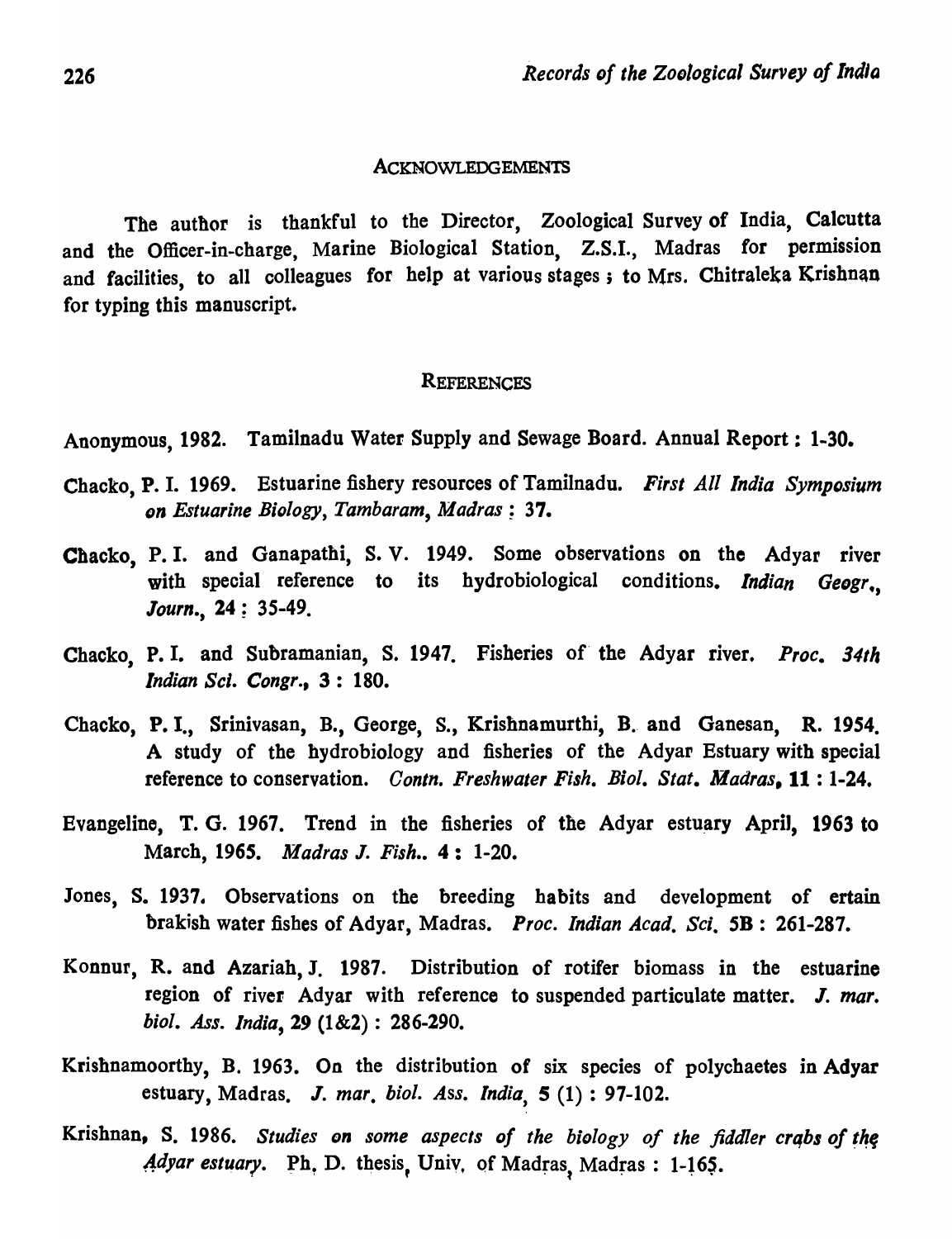- Krishnan, S. 1992. Studies on the distribution of heavy metals in the fiddler crabs inhabiting the Adyar estuary and back water. *Proc. Nat. Symp. Environ. Bioi.* : 105-110.
- Nammalwar, P. 1984. Pollution induced fish kills in Adyar estuary-a case study. *Sci. Cult.,* 60 (2) : 56-61.
- Nammalwar, P., Mohanraj, G., Kandaswamy, S. and Sekhar, A. C. 1991. Fin fish seed resources of Adyar Estuary and Kovalam backwater around Madras, India. J. *mar. bioi. Ass. India,* 33 (1&2) 59-68.
- Panikkar, N. K. and Aiyer, R. G. 1937. The brakish-water fauna of Madras. *Proc*. *Indian Acad. Sci.,* 6B: 284-337.
- Sornavel, T. 1978. *Development of a water quality modelling programme-a case study.* M. E. Thesis, University of Madras, Madras.
- Srinivasan, M. and Raghunathan, M. B. 1981. Observation on the zooplankton and hydrography at Adyar Estuary, Madras during solar eclipse, 1980. *Indian Journ. Zootomy,* 22 (1): 47-51.
- Verma, P. U. and Reddy, C. V. O. 1959. Seasonal variations of the hydrological conditions of the Madras coastal waters. *Indion* J. *Fish.,* 6: 298-305.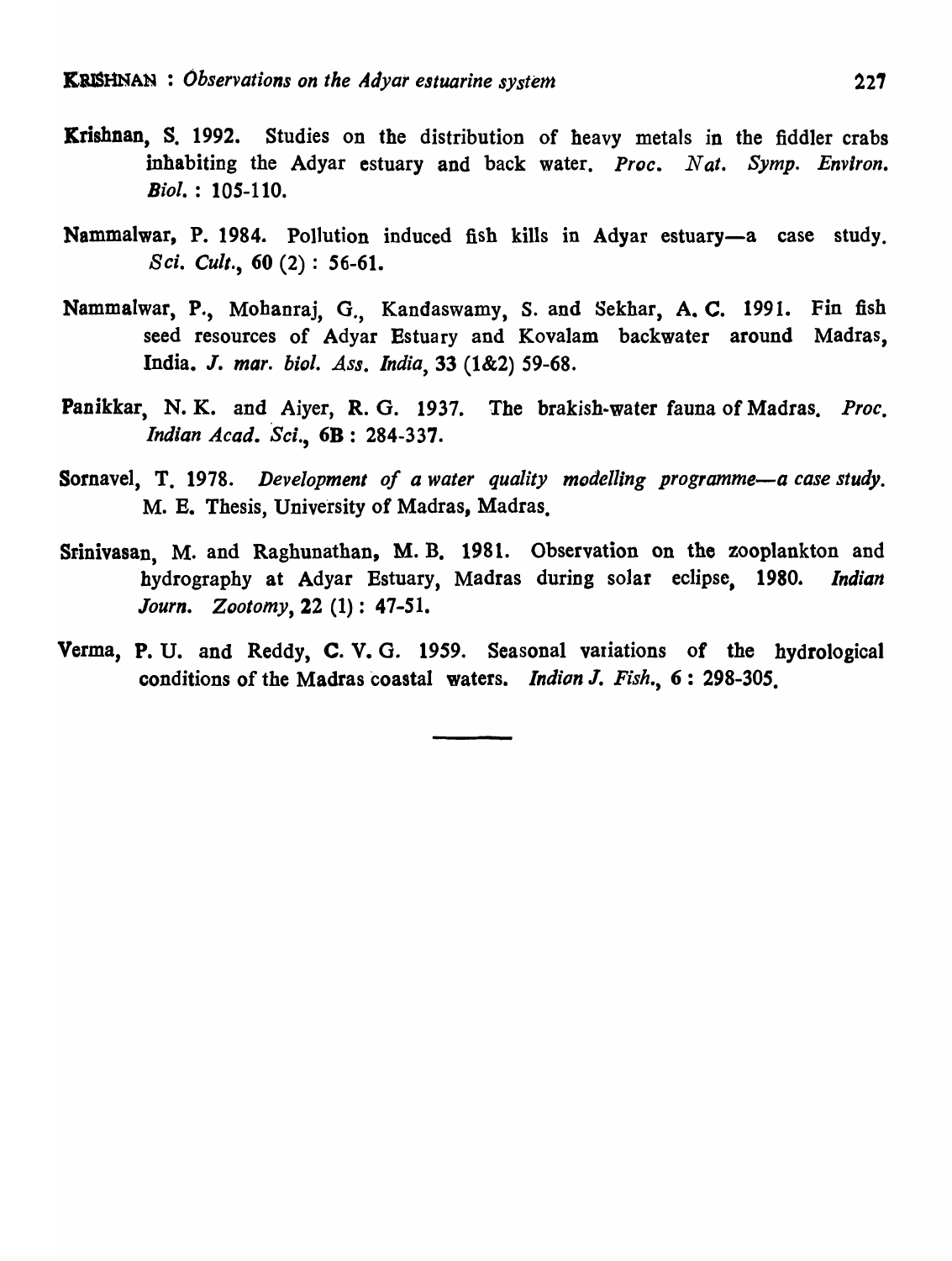|                  | Adyar estuary                          |                                        | Adyar backwater         |                                  |  |
|------------------|----------------------------------------|----------------------------------------|-------------------------|----------------------------------|--|
| Parameters       | 1985                                   | 1986                                   | 1985                    | 1986                             |  |
| Temperature      | $-32.0$<br>25.0                        | $24.2 - 31.3$                          | $26.3 - 31.6$           | $22.4 - 30.2$                    |  |
|                  | $(\text{Jan})$<br>$(\text{Jun})$       | $(\text{Jun})$<br>(oct)                | (Sep)<br>$(\text{Jun})$ | $(Jan)$ $(May)$                  |  |
| Salinity (ppt)   | 3.0<br>$-28.4$                         | $4.6 - 32.0$                           | $3.0 - 22.0$            | $3.2 - 29.6$                     |  |
|                  | (Nov)<br>(Apr)                         | (Nov) (Apr)                            | $(Nov)$ $(May)$         | (Dec)<br>$(\text{Jul})$          |  |
| pH               | $7.80 - 9.19$                          | $7.32 - 9.07$                          | $7.49 - 9.14$           | $7.55 - 9.95$                    |  |
|                  | (Nov)<br>(Mar)                         | $(Sep)$ $(May)$                        | (Sep)<br>$(\text{Jun})$ | (Oct) (Nov)                      |  |
| Dissolved oxygen | 2.3<br>5.6                             | $2.4 - 6.8$                            | $1.2 - 6.1$             | $2.0 - 5.9$                      |  |
| $(m! 1^{-1})$    | (oct)<br>(Apr)                         | $(Sep)$ $(Apr)$                        | $(Dec)$ $(Apr)$         | $(\text{Jul})$<br>(Apr)          |  |
| <b>BOD</b>       |                                        | $19.50 - 54.00$                        |                         | $10.50 - 94.00$                  |  |
| $mg 1^{-1}$      |                                        | $({\tt Jun})$<br>(Aug)                 |                         | (Nov)<br>(Aug)                   |  |
| <b>COD</b>       | 800<br>3733                            | $176 - 766$                            | 609<br>$-2399$          | 267<br>905<br>$\qquad \qquad$    |  |
| $mg 1^{-1}$      | (Dec)<br>(Sep)                         | (Mar)<br>(Feb)                         | (Sep)<br>(Oct)          | (Nov)<br>(Feb)                   |  |
| Suspended matter | 199<br>726<br>$\overline{\phantom{0}}$ | $106 - 939$                            | $192 - 849$             | 141<br>$-1948$                   |  |
| $mg 1-1$         | $(\text{Jun})$<br>(Dec)                | (Feb)<br>$(\text{Jul})$                | (May)<br>(Apr)          | $(\text{Jan})$<br>$(\text{Jul})$ |  |
| Phosphate        | BDL                                    | $-10.348$ BDL $-79.716$ 1.145 $-9.800$ |                         | $0.153 - 67.452$                 |  |
| $mg 1^{-1}$      | (Feb)                                  | (Sep) (Feb)<br>(Apr)                   | $(\text{Jul})$<br>(Apr) | $(\text{Jun})$<br>(Apr)          |  |
| Nitrate          | <b>BDL</b>                             | $0.355$ $0.005$ —<br>2.475             | $0.041 - 1.090$         | $BDL - 7.425$                    |  |
| $mg 1^{-1}$      | (Oct)                                  | (Nov) (Feb)<br>(Apr)                   | (Aug)<br>(Sep)          | (Nov)<br>(Feb)                   |  |
| Productivity     | <b>BDI</b><br>5.893                    | $BDL - 7.147$                          | $BDL - 11.971$          | $BDL - 23 - 400$                 |  |
| $mg 1^{-1}$      | $(\text{Jul})$<br>(Mar)                | (Jan)<br>$(\mathrm{Jul})$              | (Oct)<br>(Nov)          | (Mar)<br>$(\text{Jul})$          |  |

Table 1 : Hydrological parameter ranges in the Adyar estuary and backwater during 1985-86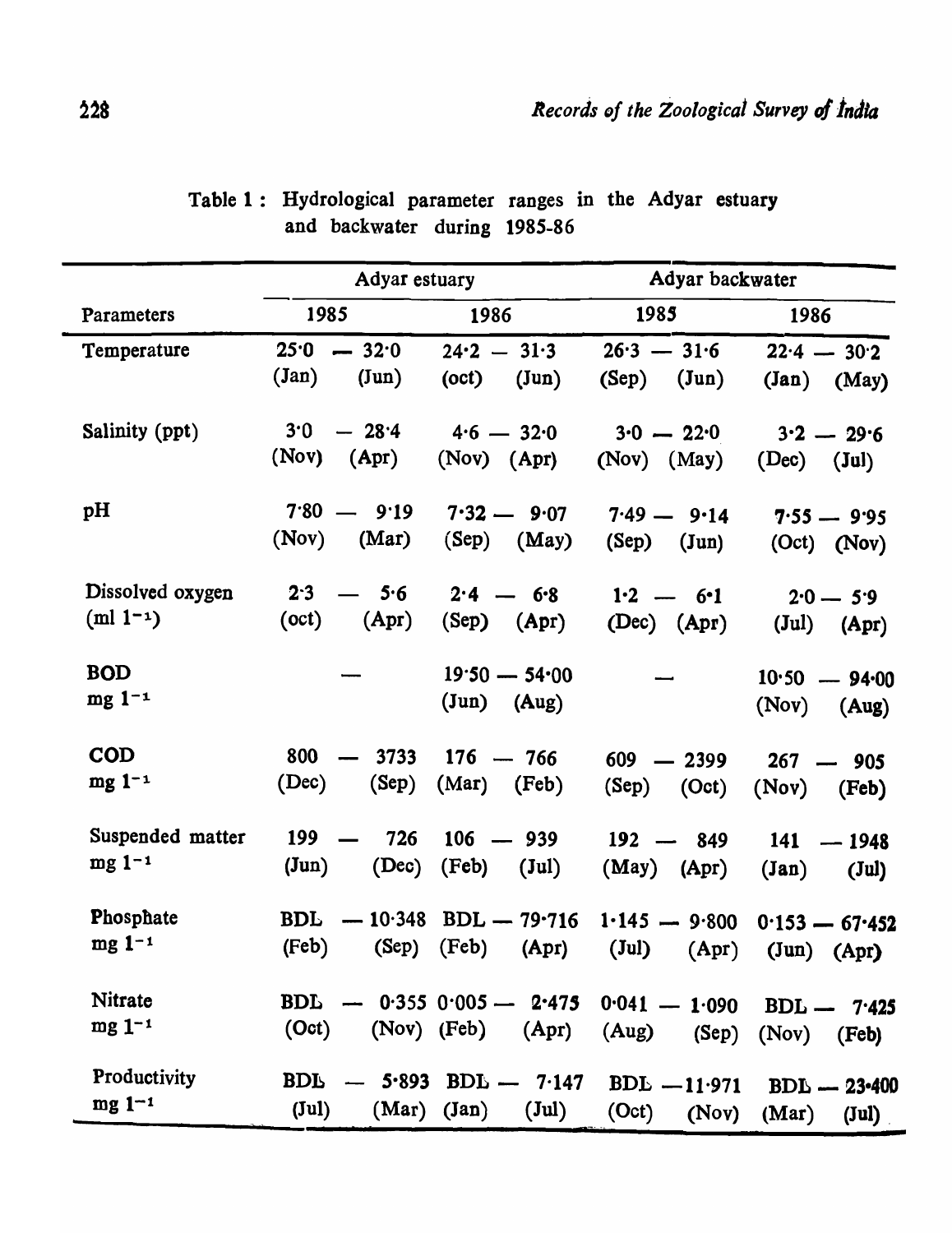| Year           | Salinity<br>ppt.                            | Temperature<br>$\rm ^{\circ}C$                                  | Dissolved<br>oxygen<br>$ml 1-1$            | pH                                              | Phosphate<br>$mg$ 1 <sup>-1</sup>                         | Source                     |
|----------------|---------------------------------------------|-----------------------------------------------------------------|--------------------------------------------|-------------------------------------------------|-----------------------------------------------------------|----------------------------|
| 1933           | $16.91$ (Jun)<br>to<br>$30.44$ (Feb)        | $25.0$ (Jan)<br>to<br>$29.6$ (May)                              | N.A.                                       | $8.46$ (Mar)<br>to<br>$9.15$ (Jul)              | N.A.                                                      | Panikkar & Aiyer<br>1933   |
| 1949<br>(Feb.) | <b>N.A.</b>                                 | 29.5                                                            | 2.44                                       | 8·1                                             | 0.072                                                     | Chacko & Ganapathi<br>1949 |
| 1952-53        | to<br>$31.5$ (Apr. 53)                      | $19.03$ (Nov. 52) $24.8$ (Nov. 52)<br>to<br>$32.0$ (Jul.<br>52) | $2.20$ (Jan. 52)<br>to<br>$6.90$ (Oct. 52) | $7.41$ (Feb. 53) N.A.<br>to<br>$8.80$ (Nov. 52) |                                                           | Chacko et al.<br>1954      |
| 1979-80        | $5.01$ (Dec. 79)<br>to<br>$26.05$ (Mar. 79) | $26.0$ (Dec. 79)<br>to<br>$32.9$ (Apr. 80)                      | $0.04$ (Aug. 79)<br>to<br>$4.45$ (Feb. 80) | 6.50 $(Jan. 79) N.A.$<br>to<br>$8.60$ (Oct. 79) |                                                           | Nammalwar,<br>1984         |
| 1985-86        | $3.00$ (Nov. 85)<br>to.                     | $24.2$ (Oct. 86)<br>to<br>$32.00$ (Apr. 86) $35.0$ (Jun. 85)    | $2.30$ (Oct. 85)<br>to<br>$6.80$ (Apr. 86) | to<br>$9.19$ (Mar. 85)                          | 7.32 (Sep. 86) BDL (Feb. 85, 86)<br>to<br>79.71 (Apr. 86) | Present study              |

 $\blacksquare$ 

Table 2: Hydrological features of Adyar estuary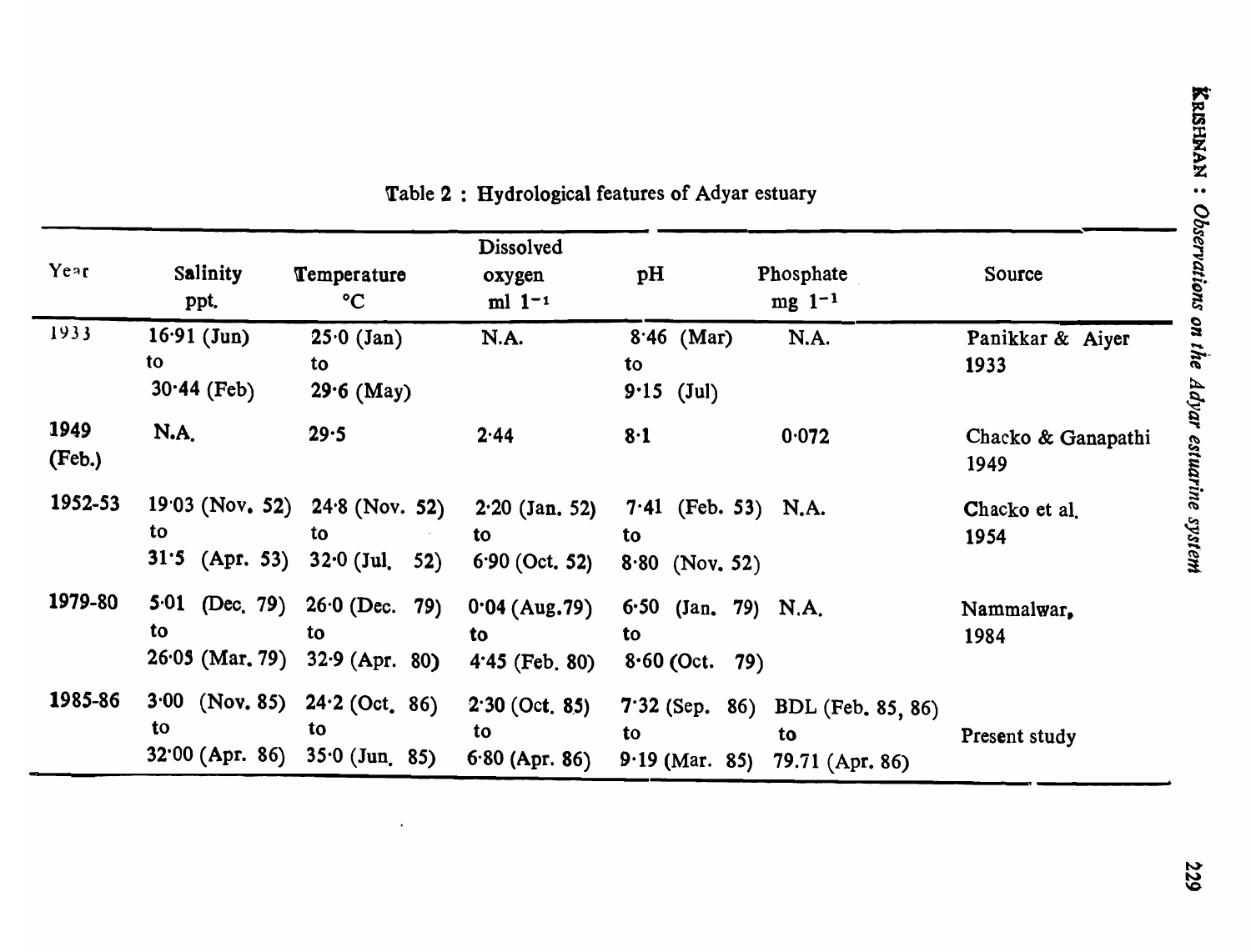|                |                  | Cd                      | Cu                                  | Ni                | P <sub>b</sub>       | Zn                   |
|----------------|------------------|-------------------------|-------------------------------------|-------------------|----------------------|----------------------|
|                | <b>Estuary</b>   | BDL*                    | $0.002$ (Dec. 85)                   | $BDL*$            | $0.002$ (Sep. 86)    | $0.007$ (Feb. 86)    |
|                |                  | to                      | to                                  | to                | to                   | to                   |
|                |                  | $0.084$ (Jun. 85)       | $0.850$ (Feb. 85)                   | $0.270$ (Jun. 85) | $0.122$ (Aug. 85)    | $1.040$ (May 85)     |
| Water          |                  |                         |                                     |                   |                      |                      |
| in mg $1-1$    | Backwater BDL*   |                         | $0.008$ (Feb. 86)                   | $0.003$ (Oct      | $0.003$ (Mar,        | $0.019$ (May 86)     |
|                |                  | to                      | to                                  | & Jul. 86)        | <b>Jun, Aug. 86)</b> | to                   |
|                |                  |                         | $0.006$ (Apr. 85) $0.850$ (Mar. 85) | to                | to                   | $1.250$ (Feb. 86)    |
|                |                  |                         |                                     | $0.002$ (Mar. 86) | $0.030$ (Jan. 85)    |                      |
|                | <b>Estuary</b>   | <b>BDL</b> (Jul. 85)    | <b>BDL</b> (Jan. 85)                | $BDL$ (Oct. 86)   | $0.51$ (Feb. 85)     | <b>BDL</b> (Mar. 85) |
|                |                  | to                      | & Jun. 86)                          | to                | to                   | & Sep. 86)           |
|                |                  | $2.5$ (May 85)          | to                                  | $20.35$ (Aug.85)  | $48.27$ (Jul. 85)    | to                   |
|                |                  |                         | $275.5$ (Feb. 86)                   |                   |                      | $216.9$ (Feb. 85)    |
| Sediment       |                  |                         |                                     |                   |                      |                      |
| in ug $g^{-1}$ | <b>Backwater</b> | <b>BDL</b> (Jul         | $BDL$ (Sep. 86)                     | BDL (Sep.         | $0.375$ (Apr.86)     | BDL (Mar. 85         |
|                |                  | & Nov 86)               | to                                  | & Oct. 86)        | to                   | & May 86)            |
|                |                  | to                      | $258.8$ (Nov.85)                    | to                | $149.17$ (Jan. 86)   | to                   |
|                |                  | $0.3$ (Apr<br>& Dec 85) |                                     | $23.9$ (Jul. 85)  |                      | $458.1$ (Nov. 85)    |

Table 3: Ranges of concentration of heavy metals in water and sediment samples of Adyar estuary and backwater during 1985-86

• For atleast 6 to 8 months in a year. ~